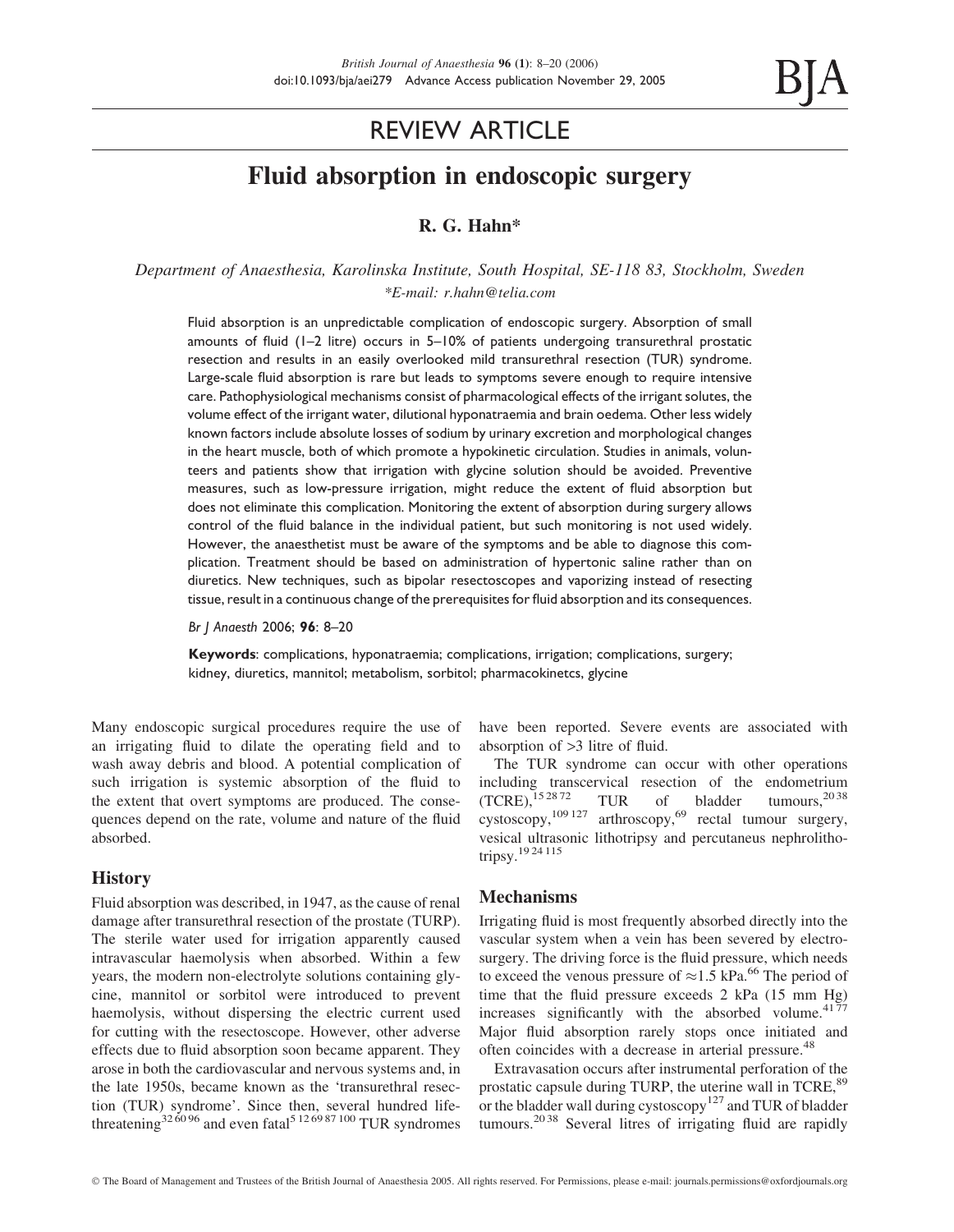deposited in the periprostatic, retroperitoneal or intraperitoneal spaces. The fluid pressure only needs to exceed the intra-abdominal pressure of  $\approx 0.5$  kPa for extravasation to occur.<sup>67</sup>

Extravasation is more common during renal stone surgery,24 115 while direct intravascular absorption is the more common during  $TURP^{31\,34\,45\,48}$  and  $TCRE^{89}$ .

# Risk factors

Smoking is the only patient factor known to be associated with large-scale fluid absorption during TURP.<sup>43</sup> Patients with prostate cancer who undergo TURP have the same incidence of fluid absorption as those with benign tissue.<sup>48</sup>

Fluid absorption increases with the extent of the resection as the exposure is prolonged.<sup>48</sup> Visual indications of fluid absorption to the surgeon are usually lacking, although capsular perforation,  $103$  which occurs in at least  $10\%$  of the TURPs, or apparent damage to a venous sinus increases the likelihood of its occurrence.

During TCRE, fluid absorption occurs more often during resection of fibroids.<sup>71 113</sup> Variable amounts of fluid are extravasated via the Fallopian tubes<sup>88</sup> but previous sterilization does not alter total absorption.<sup>15 89</sup>

# Incidence

Mild to moderately severe TUR syndrome occurs in between 1 and 8% of TURPs performed.25 31 34 111 121 Certain smaller patient series have a higher incidence, $4799$  while others do not report any cases.<sup>26</sup> One problem is that few studies use a clear definition of the TUR syndrome. High variability in fluid absorption and patient's responses makes it necessary to include up to 400 patients in any meaningful examination of the incidence of the syndrome. The use of a checklist to grade symptoms is recommended (Table 1). $545592$ 

An alternative approach is to measure the amount of absorbed fluid and the number of patients who develop symptoms. The likelihood of symptoms developing can then be described in terms of 'risk' for increasing volumes of absorbed fluid (Figs 2 and 3). Such data allows valid comparison of the incidence of symptoms with various irrigating fluids.

Absorption in excess of 1 litre of glycine solution, which is associated with a statistically increased risk of symptoms,<sup>92</sup> has been reported in 5–20% of the TURPs performed (Fig. 1). Extravasation is the cause in  $\sim$ 20% of these patients.<sup>54 55 92</sup>

Fluid absorption is slightly more common during TCRE than during TURP,  $^{1528\,72}$  the average being 400–700 ml. Istre $^{71}$  reported absorption to be in excess of 1.5 litre in 9% of patients, but there also appears to be a learning curve. In larger case series, the incidence of the TUR syndrome may be  $\lt 1\%$ <sup>73</sup>

In one study, fluid absorption exceeded 1 litre in 7% of patients undergoing percutaneous renal stone surgery.<sup>19</sup> Gehring and co-workers detected fluid absorption in all 31 patients who underwent this operation, and those with extravasation required more opioids and had a longer hospital stay.<sup>24</sup> Four of them remained in the ICU for more than 1 day.

# Symptoms of glycine absorption

The incidence and severity of symptoms for increasing amounts of absorbed fluid have been best established for glycine solution. In one retrospective analysis,  $^{92}$  patients who absorbed 0–300 ml of glycine solution had an average of more than one symptom. This increased to more than two when 1–2 litre had been absorbed, to more than three when 2–3 litre had been absorbed, and to more than five for volumes >3 litre. The odds ratio for symptoms to develop was 7 for TURPs during which 1–2 litre of glycine had been

Table 1 A checklist used to define and score symptoms included in the TUR syndrome. In three studies,<sup>54 55 92</sup> the number and severity of symptoms showed a statistically significant increase as more irrigating fluid was absorbed. HR, heart rate; SAP, systolic arterial pressure

| <b>Symptom</b>    | <b>Severity score</b> |                       |                          |
|-------------------|-----------------------|-----------------------|--------------------------|
|                   |                       | $\overline{2}$        | 3                        |
| Circulatory       |                       |                       |                          |
| Chest pain        | Duration $<$ 5 min    | Duration $>5$ min     | Repeated attacks         |
| Bradycardia       | HR decrease 10-20 bpm | HR decrease $>20$ bpm | Repeated decrease        |
| Hypertension      | SAP up 10-20 mm Hg    | SAP up $>30$ mm Hg    | Score $(2)$ for 15 min   |
| Hypotension       | SAP down 30-50 mm Hg  | SAP down $>50$ mm Hg  | Repeated drops >50 mm Hg |
| Poor urine output | Diuretics are needed  | Repeated use          | Diuretics ineffective    |
| Neurological      |                       |                       |                          |
| Blurred vision    | Duration $< 10$ min   | Duration $>10$ min    | Transient blindness      |
| Nausea            | Duration $<$ 5 min    | Duration 5-120 min    | Intense or $>120$ min    |
| Vomiting          | Single instance       | Repeatedly, <60 min   | Repeatedly, >60 min      |
| Uneasiness        | Slight                | Moderate              | Intense                  |
| Confusion         | Duration $<$ 5 min    | Duration 5–60 min     | Duration $>60$ min       |
| Tiredness         | Patient says so       | Objectively exhausted | Exhausted for $>120$ min |
| Consciousness     | Mildly depressed      | Somnolent $< 60$ min  | Needs ventilator         |
| Headache          | Mild                  | Severe $< 60$ min     | Severe $>60$ min         |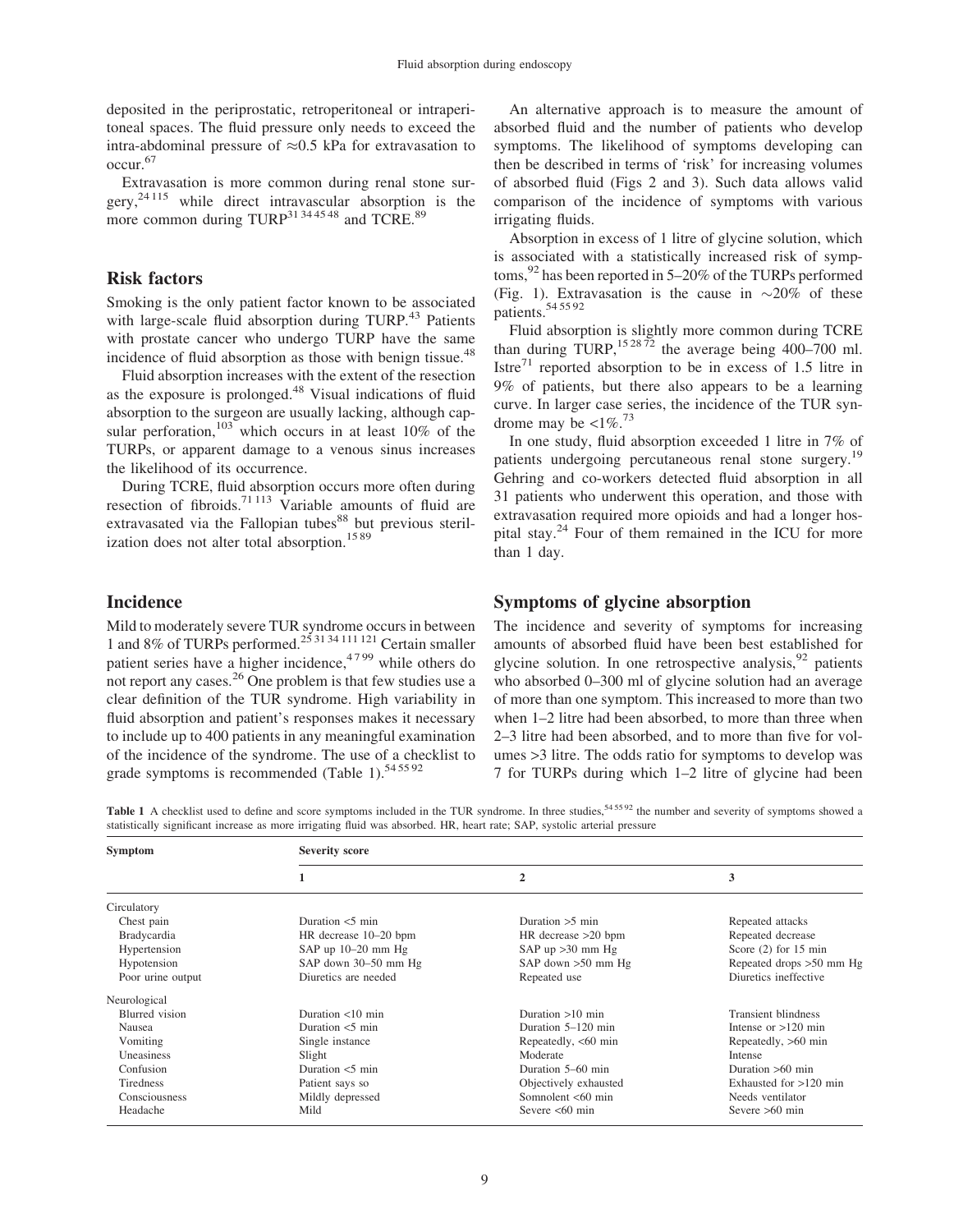

A Incidence of fluid absorption  $(n=817)$ 

Fig 1 The incidence of fluid absorption during transurethral prostatic resection as measured by the ethanol method in 817 consecutive patients, summarized from two studies.<sup>54.55</sup> The uptake exceeded 500 ml in 16% of the operations performed (A). The amount of absorbed fluid is difficult to predict from the extent of surgery, although it does become more common and more pronounced in prolonged (B) and bloody operations (C). The  $x-y$  plots show data on 375 patients from three studies,  $54,5592$  all of those who had fluid absorption and a minority of the patients with zero absorption.

absorbed. Further increases mainly comprised neurological symptoms. This dose-dependent increase in the number of symptoms arising has been corroborated in subsequent prospective studies.<sup>5455</sup> A pooled analysis of the incidence of various symptoms, based on these three studies which were carried out in the same way, shows that the TUR syndrome has a progressive nature.

## Perioperative

The patient sometimes reports transient prickling and burning sensations in the face and neck, becomes restless and



Fig 2 The incidence of prickling sensations, arterial hypotension, feelings of uneasiness and chest pain with increasing amounts of absorption of glycine 1.5% during TURP. The absorption was measured by ethanol 1%. Data are summarized from three studies<sup>54 5592</sup> using the checklist shown in Table 1.

complains of headache. The most consistent signs are bradycardia and arterial hypotension (Fig. 2). 'Feeling bad' is slightly more common than perioperative nausea, which is reported by 5–10% of the patients. Chest pain occurs in 5% of the patients who absorb >1 litre, and is more likely if the blood loss is small. $98$  Hypertension is statistically unrelated to fluid absorption.

#### Postoperative

The most common signs and symptoms are nausea and arterial hypotension followed by vomiting and low urinary output, all of which become more frequent as more irrigating fluid is absorbed (Fig. 3). Visual disturbances are reported by 10% of the patients who absorb >500 ml of glycine solution. Arterial hypertension becomes less common when more irrigating fluid is being absorbed. Depressed consciousness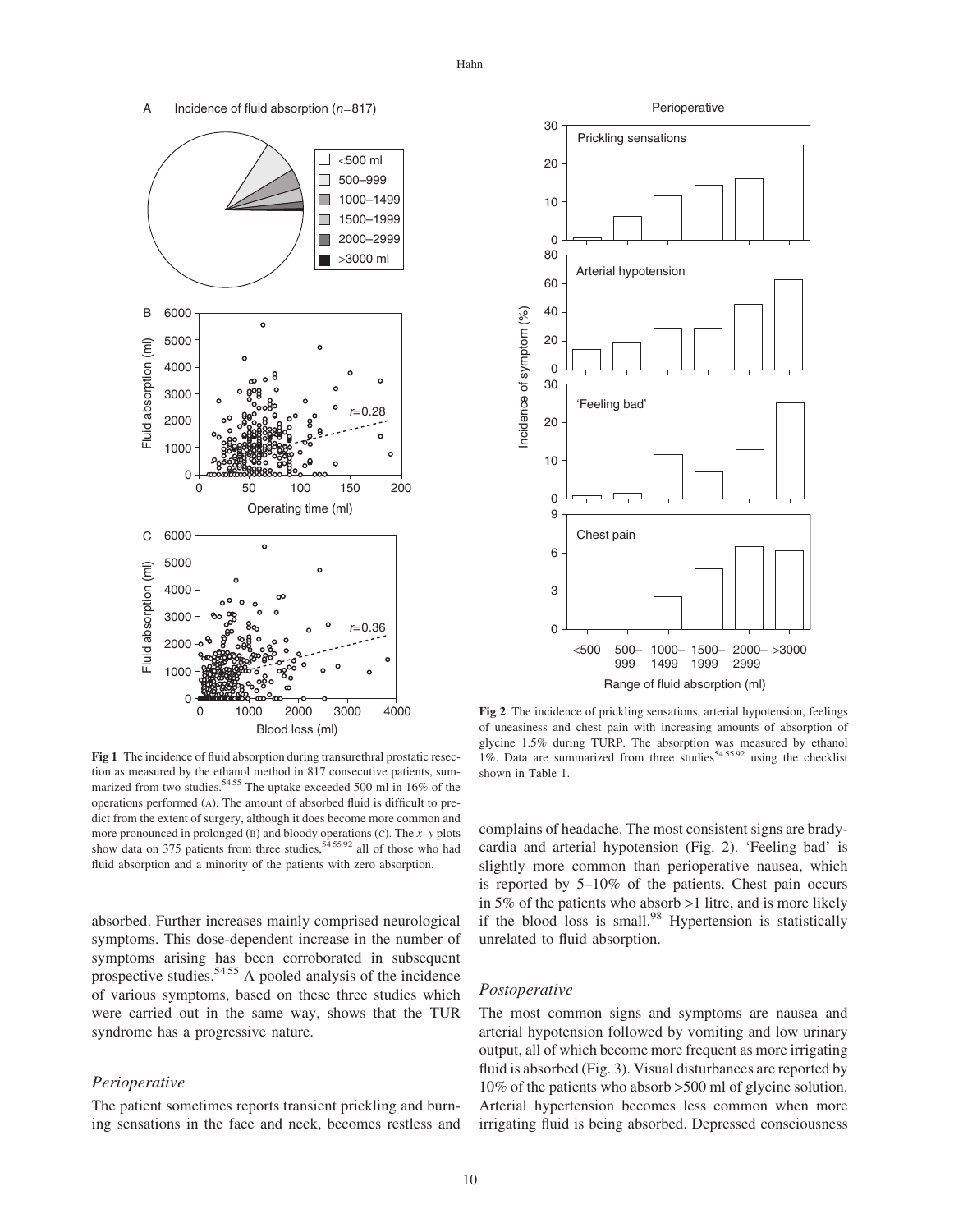

Fig 3 The incidence of nausea, arterial hypotension, vomiting and poor urinary output with increasing amounts of absorption of glycine 1.5% after TURP. The absorption was measured by ethanol 1%. Data are summarized from three studies using the checklist shown in Table 1.

develops in  $\approx$ 5% of the patients after absorption of >1 litre of fluid. Diarrhoea occurs in 20% of those who absorb >3 litre.

Abdominal pain is reported by 10–20% of patients who absorb >1 litre of fluid. This symptom is strongly related to extravasation, which is also associated with a higher incidence of arterial hypotension and poor urinary output.<sup>37</sup>

The clinician should be aware of a mild TUR syndrome, which is easily overlooked. This presents with nausea and often a sudden reduction in arterial pressure 30–45 min after the operation.<sup>54,5592</sup> Serum sodium is lowered 5–10 mmol  $\text{litre}^{-1}$ .<sup>3472</sup>

The 'mini-mental' status test shows that glycine absorption has a strong association with transient confusion after TURP.<sup>83</sup> Apparent confusion may occur in response to absorption of  $1-2$  litre,  $114$  but is more consistent with larger absorption volumes $425$  and might proceed to depressed consciousness<sup>33 102 115</sup> and coma.<sup>60 100 116</sup>

The incidence of acute myocardial infarction during TURP is between 1 and  $3\%$ .<sup>70</sup> Evidence of cardiac ischaemia, using Holter ECG, was found in 25% of TURP patients, mostly in those with known cardiovascular disease.<sup>124</sup> A marginal increase in cardiac enzymes occurred in 7% of all TURP patients,<sup>70</sup> but the incidence was higher in patients with glycine absorption.<sup>49</sup>

Severe TUR syndrome is rare but well described in the literature. A review of 24 severe cases (glycine 1.5%) showed that neurological symptoms occurred in 92%, cardiovascular symptoms in 54%, visual disturbances in 42%, digestive tract signs in 25% and renal failure in 21%. The mortality was 25%.<sup>100</sup>

## Pharmacokinetics and pharmacodynamics

Glycine is a non-essential amino acid which was introduced in 1948 as an irrigating fluid solute (usually 1.5%) with low cost and lack of allergic reactions. The plasma concentration in humans is 0.3 mmol litre $^{-1}$ , which is raised 25-fold on administration of 1 litre of this fluid. The distribution halflife is only 6 min,<sup>51</sup> while the terminal half-life is between 40 min and several hours. $33\frac{51}{56}$  The half-life is dosedependent<sup>36</sup> which is probably due to intracellular accumulation of glycine.<sup>86</sup> Penetration into the central nervous system is restricted,<sup>126</sup> but may be clinically important.<sup>112</sup>

Elimination of glycine occurs primarily in the liver, yielding ammonia. Only 5–10% of an excess dose is excreted unchanged in the urine, promoting an osmotic diuresis.<sup>56</sup> The plasma concentration and urinary excretion of other non-essential amino acids are also increased.32 33

Visual disturbances correlate with a plasma glycine concentration of  $5-8$  mmol litre<sup>-1 44 82</sup> while higher concentrations produce transient blindness.<sup>120</sup> Nausea and vomiting develop when the plasma glycine concentration exceeds 10 mmol litre<sup> $-1.2533$ </sup> Concentrations measured in fatal TUR syndromes have been 21 and 80 mmol litre<sup> $-1.596$ </sup>

Mannitol is an isomer of glucose used as a 3 or 5% solution. After a short distribution phase, mannitol spreads throughout the extracellular fluid space. The elimination half-life is  $\sim$ 100 min<sup>51</sup> but can be twice<sup>85</sup> and even four times<sup>1</sup> longer in TURP patients with a moderately elevated serum creatinine concentration.

Mannitol is not metabolized and is excreted unchanged in the urine, $<sup>1</sup>$  promoting an osmotic diuresis. This effect makes</sup> it inappropriate to combine irrigation with mannitol 5% and postoperative diuretic therapy.<sup>7585</sup> However, mannitol is not diuretic in a 0.5–1% concentration as an irrigating fluid mixed with  $2-3\%$  sorbitol.<sup>8487</sup>

A maximum concentration of 2 g litre<sup> $-1$ </sup> was measured in 10 volunteers who received 1.2 litre of mannitol  $3\%$ <sup>51</sup> Plasma concentrations  $>4$  g litre<sup>-1</sup> were associated with bradycardia and hypotension after TURP<sup>75</sup> while other authors found few or no symptoms after absorption of mannitol  $5\%$ ,<sup>1</sup> a fact probably attributable to the isotonic nature of mannitol 5%.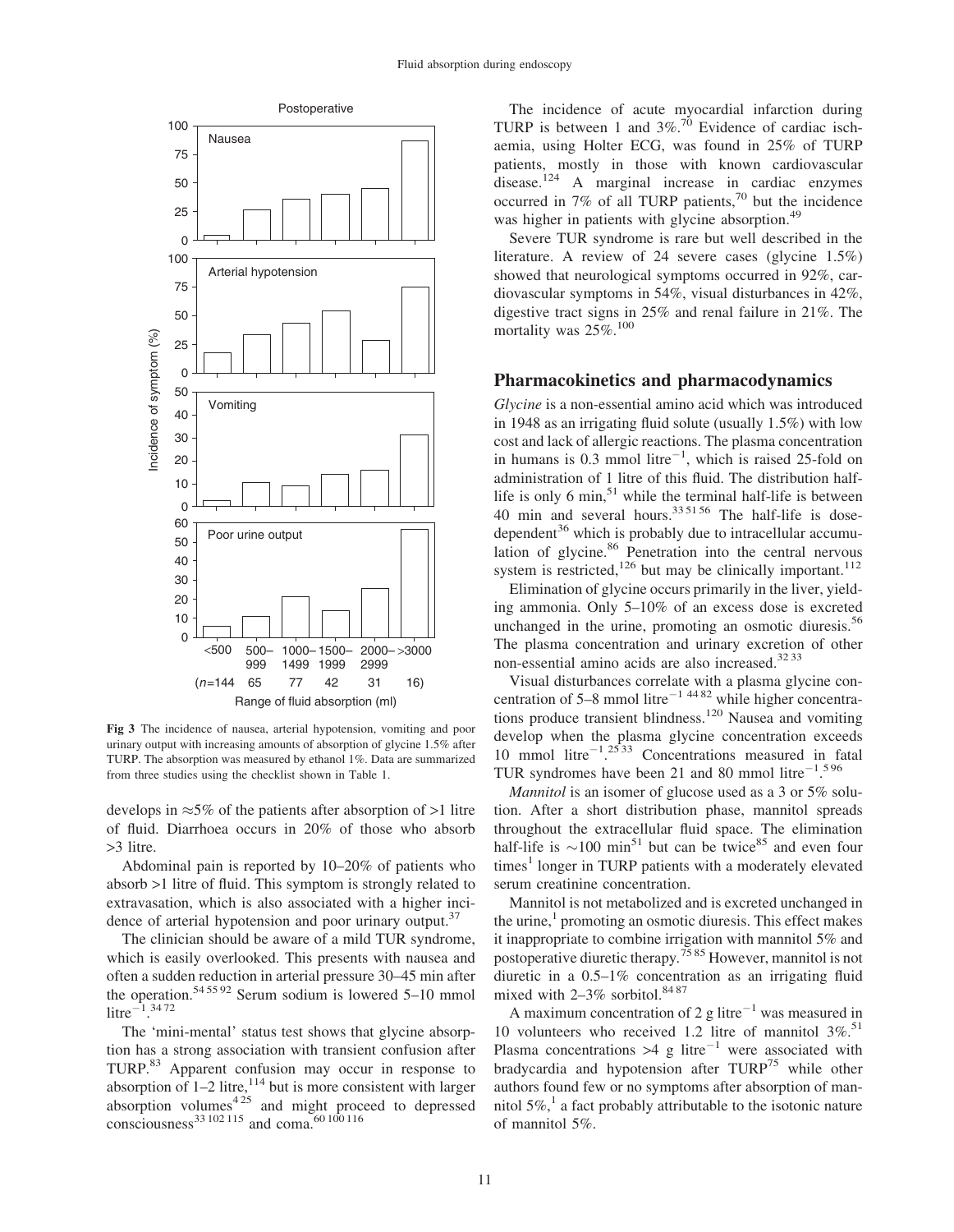

Fig 4 Computer simulation of the plasma dilution resulting from experimental infusion of 1.5 litre of three irrigating fluids for more than 20 min in 10 volunteers. There are only small differences between the fluids despite the differences in half-life of the solutes. Calculation is based on data from ref. 51.

Sorbitol is metabolized to fructose and glucose in the liver and has a distribution half-life of 6 min and a terminal half-life of 33 min.<sup>51</sup> As for glycine,  $5-10\%$  of an infused load is excreted unchanged by the kidneys. Plasma sorbitol concentrations corresponding to 2 litre of absorbed fluid have been reported after TURP without associated untoward effects. However, in five patients with TUR syndrome (of whom two died), the total serum concentration of irrigant solutes was between 5.4 and 12.0 g litre<sup>-1</sup> when irrigation was performed with a mixture containing sorbitol 2.7% and mannitol  $0.54\%$ <sup>87</sup> The major portion of this solute concentration can be attributed to sorbitol.

### Water in irrigation fluids

The fluid volume in which the solutes are dissolved adds to the symptoms of fluid absorption. The volume expansion of the intravascular space and dilution of the plasma has been quantified in volunteers. Mannitol 3% expands the plasma more than glycine  $1.5\%$ <sup>104</sup> while sorbitol–mannitol takes an intermediate position (Fig. 4).

The lower osmolality of irrigating fluid compared with plasma means that irrigant water enters the cells very quickly after absorption takes place. Glycine and sorbitol enter the cells and, by virtue of osmosis, bring water intracellularly. Cellular oedema develops with a delay related to the half-life of the solute and, together with urinary excretion and surgical haemorrhage, reduces the extracellular overhydration.104 105

## General pathophysiology

#### Haemodynamics

Fluid absorption causes a transient hypervolaemia with an increase in central pressures, which plateaus within 15 min.32 35 Shortness of breath, uneasiness, chest pain and pulmonary oedema may develop on the operating  $table<sub>142132</sub>$  particularly during operations associated with a small blood loss.<sup>35</sup>

Hypervolaemia is followed by a longer and more problematic hypokinetic haemodynamic phase, which is characterized by low cardiac output, hypovolaemia and low arterial pressure.  $8^{14\,105\,110}$  Factors promoting the haemodynamic changeover include natriuresis, osmotic diuresis and, with glycine and sorbitol, intracellular uptake of water. Hyponatraemia, hypocalcaemia,<sup>13 14</sup> low serum osmolality,<sup>100</sup> acute lowering of the body temperature<sup>23</sup> and release of prostatic substances<sup>118</sup> or endotoxins<sup>111</sup> may also contribute. Therefore, bradycardia and a marked decrease in systolic arterial pressure down to 50–70 mm Hg at the end of, or just after, the operation is often the first sign suggesting TUR syndrome.4 14 110 Pulmonary oedema might also develop late, indicating that serum sodium is  $\lt 100$  mmol litre<sup>-1 11 102</sup> in coexistence with severe hypo-osmolality.18

## Heart

Disturbances of cardiac function due to excess water might be an important cause of cardiovascular collapse. Depression of the conductivity system, bradycardia, and depression of the ST segment and T wave is common also in humans with massive fluid absorption.<sup>449 87 96 102</sup>

Animal studies have shown damage to the myocardial histoskeleton in association with irrigating fluids and that glycine in particular causes hypoxic lesions in the subendocardium<sup>50 52 57 105</sup> (Fig. 5) and an acute increase in the weight of the heart.<sup>93 105</sup> The ECG shows a bradycardia with prolongation of the PQ time, widening of the QRS complex and reduction of the QRS amplitude, all of which correlate with the outcome.<sup>93</sup>

#### Blood

Dilution of plasma proteins rarely exceeds 25%, but might reach  $40-50\%$  in a severe case.<sup>32</sup> Hyponatraemia  $($ <120 mmol litre $^{-1}$ ) may cause muscle weakness, muscular twitches, epileptic seizures and shock. $25\frac{99}{9}$  This key finding is often accompanied by reduction of serum osmolality of 10–25 mosmol  $kg^{-1}$ , as most irrigating fluids are hypoosmolar (200 mosmol  $kg^{-1}$ ). Ghanem and Ward<sup>25</sup> reported a strong correlation between low serum osmolality and symptoms and Desmond<sup>18</sup> between osmolality and pulmonary oedema. Serum potassium often increases transiently by 15–25% in response to fluid absorption, particularly after absorption of glycine.<sup>5682</sup> The hyperkalaemia is probably related to intracellular uptake of the irrigant solute.

Absorption of a volume large enough to cause TUR syndrome is accompanied by metabolic acidosis with pH levels ranging from  $7.10$  to  $7.25.^{63\,127}$  Hypoxia has also been reported, $28$  but it is less consistent and is more common in women.<sup>228</sup>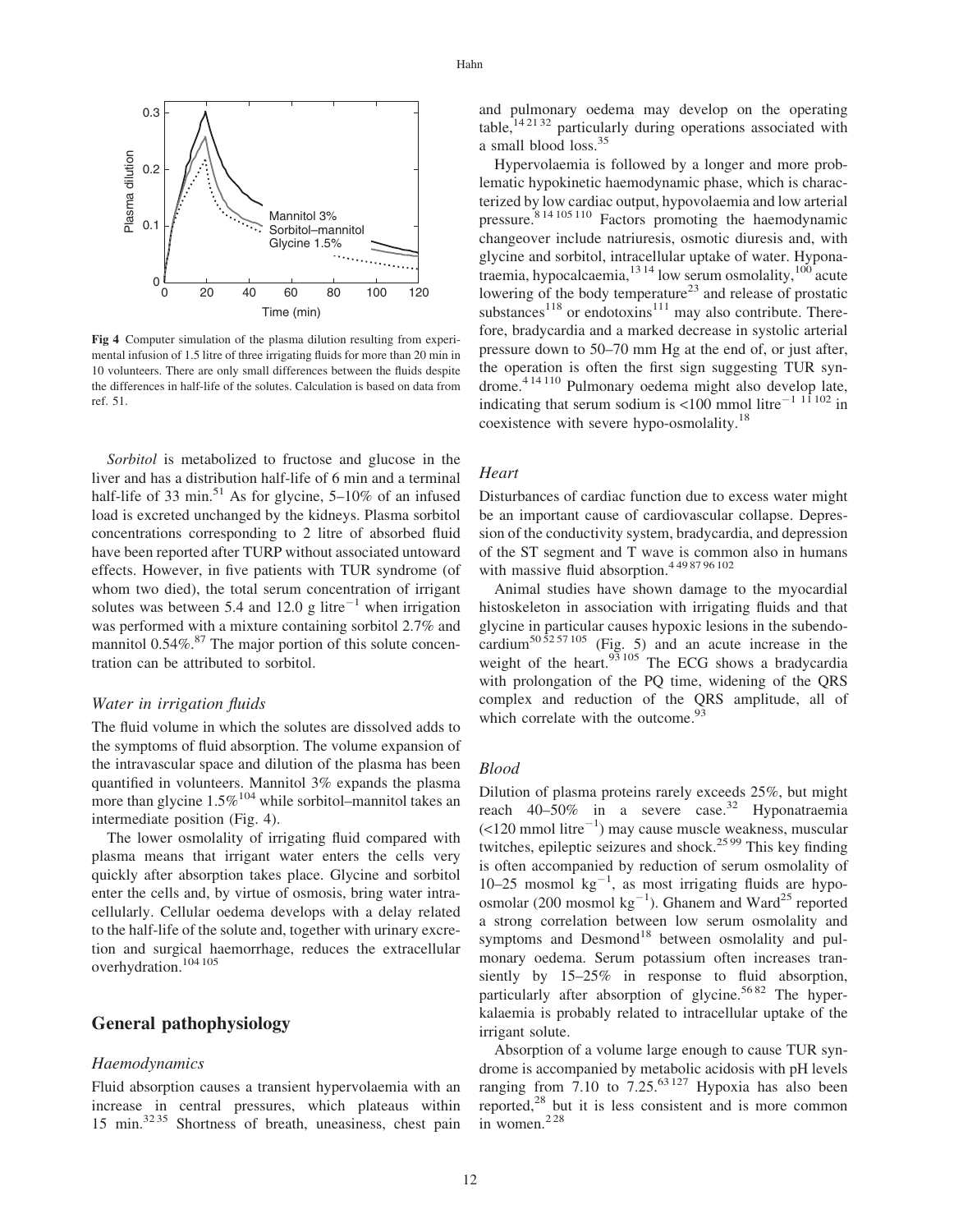

Fig 5 Cardiac pathology in animals infused with irrigating fluid. Light microscopy is used with haematoxylin–eosin stain, with the permission of Professor Jovan Rajs, Karolinska Institute. (A) Focal myocarditis in the heart of a mouse after receiving glycine 1.5%. (B) Focal necrosis of myocytes with inflammatory reaction in a rabbit from glycine 1.5%. (c) Vasodilatation and haemorrhage in the subendocardium in a mouse given mannitol 5%. (D) Extreme interstitial dilatation in the myocardium of a rabbit sacrificed 2 h after being treated with 100 ml  $\text{kg}^{-1}$  of glycine 1.5%.

The incidence of urosepsis seems to be increased by i.v. fluid absorption during TURP<sup>54</sup> and by extravasation in percutaneous nephrolithotripsy.<sup>24</sup>

## Brain

Brain oedema is a serious problem and cerebral herniation developing a few hours postoperatively<sup>5 100</sup> is a major cause of death from fluid absorption, in addition to cardiovascular or respiratory collapse.<sup>128796</sup> Signs of cerebral oedema on CT scans were found after absorption of as little as 1 litre of glycine  $1.5\%$  during TCRE<sup>72</sup> while this did not occur in younger male volunteers.<sup>104</sup> However, lowering of the serum osmolality in response to larger amounts of glycine solutions raises the intracerebral pressure in experimental animals $105$  and in TURP patients.<sup>78</sup>

The patient may become comatose after glycine absorption without having cerebral oedema, but with signs of metabolic encephalopathy with,<sup>98</sup> or without,<sup>127</sup> a marked increase in blood ammonia, arising from the metabolism of glycine.

### Kidney

Moderate amounts of irrigating fluid (up to 2.5 litre) induce osmotic diuresis, which results in absolute losses of sodium from the body (40 mmol litre<sup>-1</sup> urine).<sup>51 112</sup> With larger amounts of irrigating fluid, they ultimately swell, which promotes anuria.<sup>50 119</sup> In extravasation, failure to void correlates with arterial hypotension,  $3792$  which causes anoxia of the renal tubular cells.

#### Extravasation

Abdominal pain, which may radiate to the shoulder, is a common first sign of extravasation.<sup>37</sup> Extracellular electrolytes diffuse into the pool of deposited irrigating fluid<sup>6 90</sup> and the hyponatraemia is most pronounced 2–4 h later.<sup>37</sup> This movement of electrolytes is followed by hypovolaemia, with bradycardia and arterial hypotension.<sup>638115</sup> Extravasation may go undetected until the next day, because of the slow development.<sup>127</sup>

# Fluid-specific pathophysiology

Certain features of the pathophysiology are unique to each irrigating fluid.

Glycine is an inhibitory neurotransmitter in the retina. An excess amount slows down the transmission of impulses from the retina to the cerebral cortex. Prolongation of visualevoked potentials and deterioration of vision occur after absorption of as little as a few hundred millilitres of glycine 1.5%.44 79 82 More pronounced absorption, corresponding to glycine concentrations of  $7-8$  mmol litre<sup> $-1$ </sup>, abolishes the oscillatory potentials on the electroretinogram.<sup>120</sup> There are clinical reports of transient blindness after absorption of glycine during most types of endoscopic surgery. Intraocular pressure,<sup>99</sup> fundoscopy, pupillary reflexes and brain CT scan are normal, while the pupils may be dilated. The blindness resolves within 24 h.

Prickling sensations and facial warmth are early signs of glycine absorption.<sup>56</sup>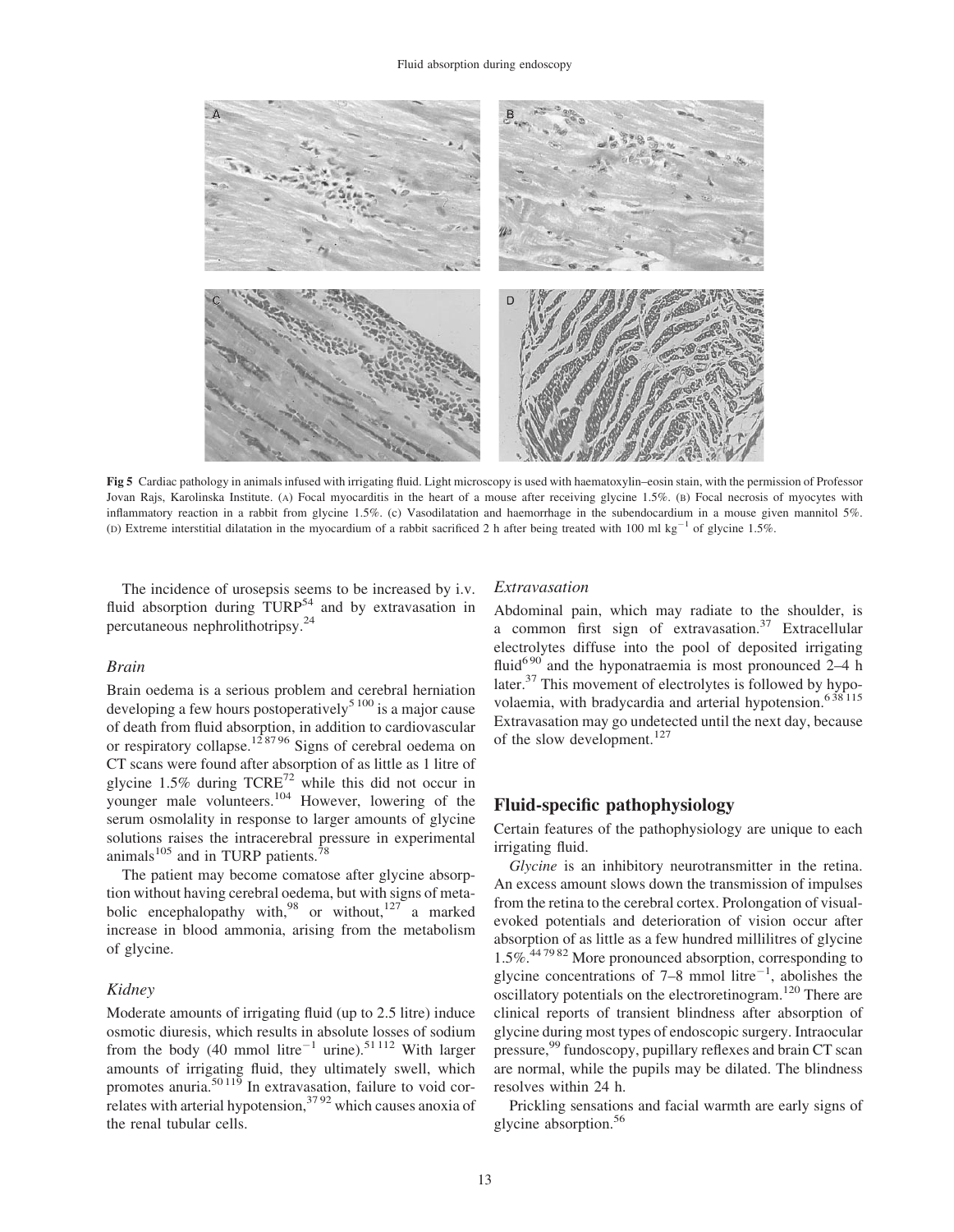Vasopressin is released as a specific response to glycine in doses exceeding  $25-30 g^{32\,112}$  leading to water retention and restoration of the serum sodium after fluid absorption more difficult.

Hyperammonaemic encephalopathy may develop as ammonia is an intermediate product in glycine metabolism. Blood ammonia concentrations >100  $\mu$ mol litre<sup>-1</sup> (normal range 10–35) are associated with neurological symptoms, and values up to 800  $\mu$ mol litre<sup>-1</sup> have been reported.<sup>63</sup> Ammonia is released from the liver and kidneys and removed in the head and limbs. The blood concentration correlates with the glycine dose and symptoms such as confusion.<sup>56</sup> Interindividual variability is great, however, and patients may show neurological symptoms after absorbing large amounts of glycine 1.5% while still having a normal blood ammonia concentration. Only 15–20% of volunteers show an increase in blood ammonia when challenged by a glycine overload.<sup>53</sup> There is a vague correlation between hyperammonaemia and visual disturbances,<sup>44 82</sup> while these factors are independent from cerebral oedema. Other metabolic products of glycine have also been associated with neurological symptoms. Among them are glycolic acid and glyoxilic acid, which accumulate in the cerebrospinal fluid, $9798$  and glutamate (glutamic acid), the elevation of which shows a time-course similar to the symptoms. $33$ Some of the metabolic symptoms of glycine absorption can be recognized in hyperglycinaemia, which is a rare disorder of amino acid metabolism characterized by episodes of ketosis and metabolic acidosis that may proceed to coma.

Oxalate is an end-product of glycine metabolism, but studies in volunteers and TURP patients refute the assertion that glycine markedly increases oxalate excretion.

Allergic reactions to mannitol are very rare. Mannitol concentrations >5% are often used for purposes other than irrigation and entail the risk of acute renal failure in dehydrated patients.<sup>64</sup>

Metabolic complications of sorbitol are due to a primary metabolite, fructose. Rapid administration of fructose, compared with absorption of 5 litre of sorbitol 5% for more than 30 min, causes lactic acidosis.<sup>9</sup> Fructose might also induce coma in patients with liver disease.<sup>125</sup> Infusion of sorbitol has lead to death of patients with intolerance to fructose, because of lack of the aldolase B enzyme.<sup>106</sup> Finally, hypoglycaemia develops in young patients with fructose-1,6 diphosphatase deficiency who are given sorbitol.

Normal saline is used for irrigation with the bipolar resectoscope. Although cerebral oedema is unlikely, infusion of 25 ml  $kg^{-1}$  of isotonic electrolyte solution for more than 15 min in women caused sensations of swelling in the hands and face, slight dyspnoea, abdominal sensations and analgesia around the lips.<sup>46</sup> Twice the volume infused for more than 1 h was followed by mental changes and discomfort from swelling.<sup>123</sup> Moreover, normal saline causes hyperchloraemic acidosis due to its excessive content of chloride.<sup>122</sup>

Because of the greater plasma volume expansion, $112$  acute volume overload is more likely during absorption of normal saline compared with other irrigating solutions. Pulmonary oedema is a reported consequence.<sup>29</sup>

Sterile water is often used for cystoscopy as it offers the surgeon a very clear view of the operating field. Warnings against using sterile water for irrigation during electrosurgery are based on both animal experiments $119$  and clinical experience; $80$  but, more recently, several authors have recommended the fluid for limited resections.<sup>306881</sup> Although there is no agreement about how much sterile water is needed to cause renal failure, damage requiring chronic haemodialysis still occurs with accidental and unexpected absorption of sterile water.<sup>20</sup> Serum potassium might also increase precipitously.

Sterile water could be expected to promote cerebral oedema more vigorously than other electrolyte-free irrigating fluids.

## Comparing outcomes

The clinician has an interest in knowing which irrigation fluid is associated with the least danger if fluid absorption occurs. This issue was studied by Hahn's group during the 1990s. A consistent finding in these studies was the poor performance of glycine 1.5%.

#### Animals

Zhang and colleagues $128$  studied rat cardiac myocytes and found that 99% of cells were viable after being mixed with sorbitol 2% or mannitol 1%, while only 83% of them were viable after glycine 1.5%.

In live mice, i.v. infusion of irrigating fluids was associated with survival in 20% (glycine 1.5%), 32% (sorbitol 2% with mannitol 1%) and 60% (mannitol 5%).<sup>91</sup> Survival after glycine administration was dependent on both the glycine dose and the accompanying fluid volume after both i.v.<sup>129</sup> and intraperitoneal<sup>95</sup> administration. Isotonic glycine  $2.2\%$ was associated with the poorest outcome. Glycine 1.5%, 100 ml  $kg^{-1}$  for more than 60 min, was fatal in two out of seven rabbits, while no animal died after mannitol 3% or sorbitol–mannitol.<sup>50</sup> Glycine solution induced the greatest increase in cardiac weight and tissue damage in the heart, kidneys, liver and brain. Maatman and colleagues<sup>76</sup> reported microscopic damage to the liver and kidney of rats given glycine 1.5% by i.v. and retroperitoneal infusion, while the histology was normal after Ringer's solution and water. The water content of the mouse hearts increased markedly after infusion of glycine 1.5%, but not after normal saline or glycine  $1.5\%$  in normal saline.<sup>93</sup>

In pigs, mannitol 5% increased the blood volume more than glycine 1.5%, and maintained the haemodynamic profile better during infusion.<sup>105</sup> The intracranial pressure doubled during infusion of glycine 1.5%, but was unchanged in response to mannitol 5%. The peripheral vascular resistance was increased during infusion of glycine  $1.5\%$  in sheep<sup>112</sup> and pigs.<sup>105</sup> For both fluids, cardiac output and aortic blood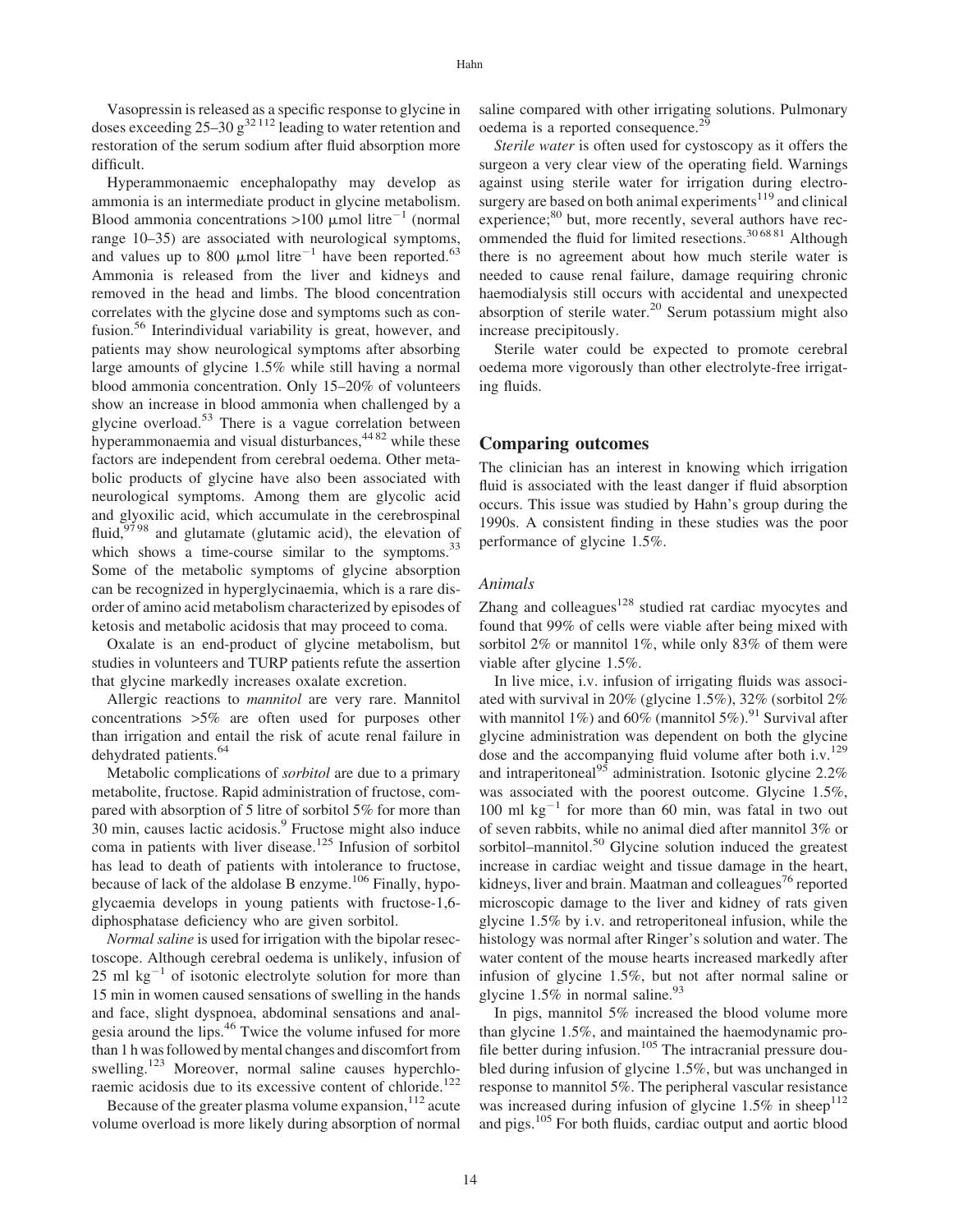flow decreased by as much as 50% after the infusion was completed.<sup>105</sup> A similar cardiodepression has been observed in dogs given glycine 1.5%.

## Volunteers

In studies based on infusing  $\sim$ 1 litre of irrigating fluid for more than 20–30 min, glycine 1.5% elicits more symptoms than mannitol  $3\%$  and  $5\%,$ <sup>56 104</sup> while glycine 2.2% is worst.<sup>56</sup> Glycine, but not mannitol  $3\%$  or sorbitolmannitol solutions, reduces cardiac output by increasing peripheral resistance.<sup>84</sup> The diastolic and mean arterial pressures become slightly increased.<sup>56 84 104</sup>

Ethanol, which can be added to the fluid to allow monitoring of fluid absorption, has no effect on the fluid balance in prostatectomy patients given glycine 1.5%. Ethanol readily enters the cells and only slightly increases the resistance to haemolysis.<sup>55</sup> The breath ethanol concentration is practically identical regardless of whether the ethanol is added to glycine 1.0%, glycine 1.5% or mannitol  $3\%$ .<sup>5684 104</sup>

## Clinical

In a two-centre evaluation, glycine 1.0% had the same incidence of symptoms as glycine  $1.5\%$ ,<sup>55</sup> but mannitol 3% had a significantly lower incidence of symptoms, such as nausea, than glycine  $1.5\%$ .<sup>54</sup> Cardiovascular events did not differ between the fluids. Inman and colleagues<sup>70</sup> found no difference, based on 205 patients, in symptoms and cardiac enzymes between glycine 1.5% and sorbitol–mannitol.

## Measuring fluid absorption

Fluid absorption can be quantified by measuring serum sodium in all cases where the solution lacks electrolytes. The method is best applied repeatedly during surgery, but is rarely used clinically because of practical problems and invasiveness. As a rule, serum sodium is only measured at the end of surgery. The hyponatraemia then correlates with the amount of absorbed fluid, although smaller absorption events may be blurred by variability and the sodium content of other infusions. Serum sodium is also a poor guide to the degree of extracellular overhydration during the postoperative phase.<sup>42</sup>

Volumetric fluid balance is based on the calculation of the difference between the amount of irrigating fluid used and the volume recovered. Positive values are regarded as absorption. The accuracy is hampered by many factors, including variations in bag-to-bag content, spillage, blood loss and urinary excretion. Haemodilution during surgery should be considered in the blood loss figure to accurately account for the plasma loss. All these factors make volumetric balance an unreliable tool,<sup>94</sup> and it must be refined to be accurate.<sup>31 34 45</sup> Volumetric fluid balance is more useful during TCRE as the confounding influence of blood loss is much smaller than during TURP (Fig.  $6$ ).<sup>58</sup>



Absorption (ml)=–223+6440 breath ethanol (mg ml<sup>-1</sup>)/

Fig 6 Early graph, from 1989, showing the fluid absorption as indicated by careful measurements of the volumetric fluid balance corrected for blood loss at the end of any 10 min period of TURP vs the fluid absorption as obtained by a regression equation based on the expired breath ethanol concentration, the ethanol concentration in the irrigating fluid and the period of time during which ethanol has been detected. Most of the data are from refs 31 and 34.

Gravimetry implies that the patient is operated on on a bed-scale and that an increase in body weight implies fluid absorption. The method must take blood loss and all i.v. infusions into account, and recordings should be made when the bladder is empty. Coppinger and colleagues<sup>16 108</sup> have shown that the gravimetric method is quite accurate, when incorporating modern transducers and potential errors are considered.

Central venous pressure increases transiently on intravascular administration of irrigating fluid, but the method is relatively insensitive because 500 ml must be absorbed within 10 min to increase the pressure by 2 mm  $Hg<sup>45</sup>$ The result is also affected by blood loss and other fluid therapy<sup>111</sup> but it may be recommended for poor-risk patients.18

Measurement with isotopes was long considered to be the most reliable method to quantify fluid absorption,  $77$ but modern safety precautions make them difficult to apply. Isotopes are a sensitive tool for detecting low-grade absorption.

Ethanol is based on the same principle as isotopes that a tracer is added to the irrigating fluid and that the body concentration measured is an index of fluid absorption. Measurements of the ethanol concentration in the exhaled breath can be made during surgery with relatively little effort. The first clinical trial used glycine 1.5% with ethanol  $2\%,^{31}$  but later studies concluded that 1% was suitable for clinical use.<sup>34</sup> The sensitivity is  $\sim$ 75 ml per 10 min of surgery, and any further elevation of the breath ethanol concentration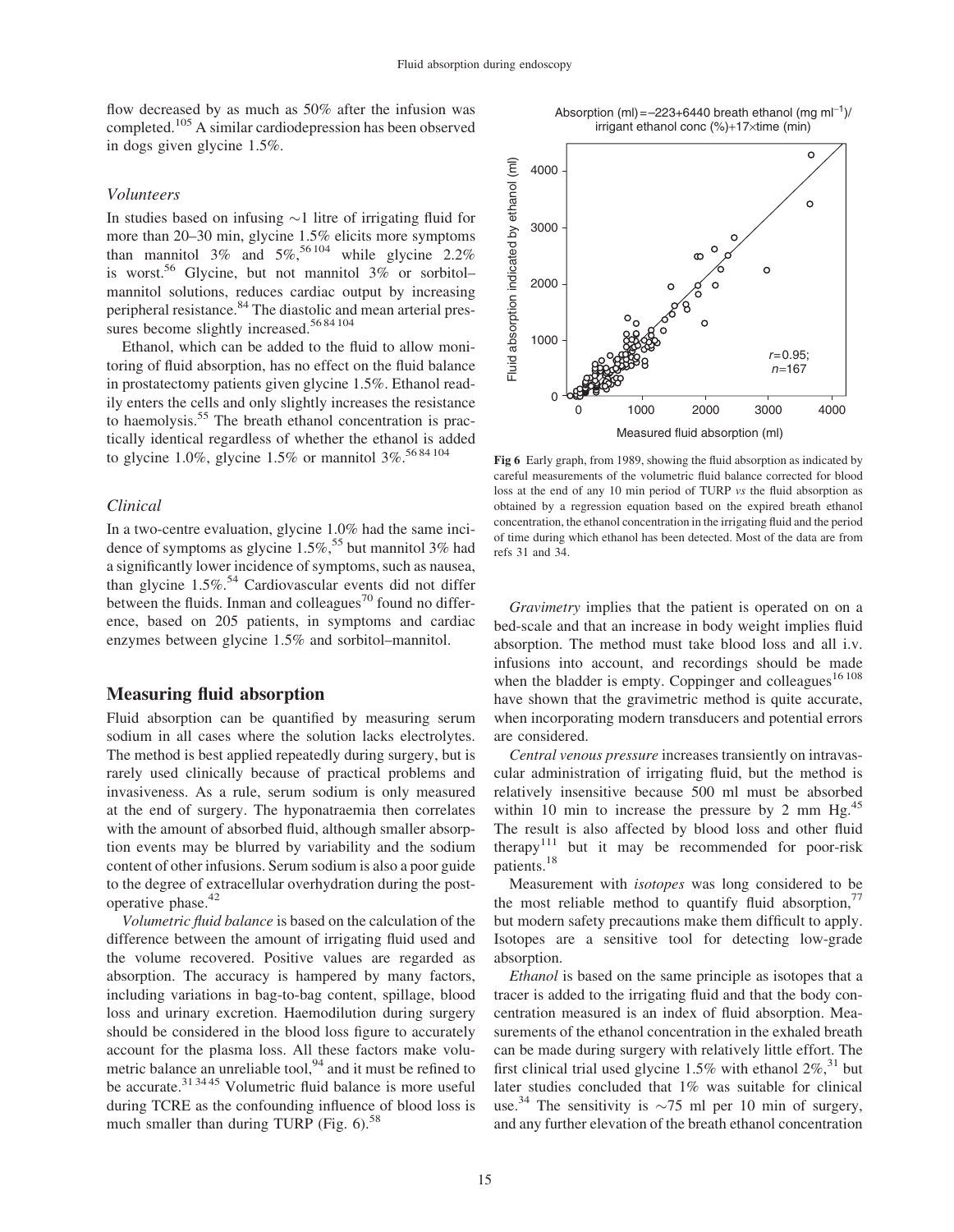implies that more fluid is being absorbed (Fig. 6). Ethanol monitoring method can be applied during both spinal and general anaesthesia and in patients with poor lung function. The method has been well evaluated worldwide. Two reviews are available.<sup>3940</sup>

Absorption of fluid directly into the bloodstream is accompanied by a prompt decrease in serum sodium, elevation of the central venous pressure and an increase in the serum or breath concentration of any marker present in the fluid. These elevations correlate with the volume of absorbed irrigant fluid as obtained by gravimetric weighing and very careful measurements of volumetric balance.

Extravasation is detected immediately only by gravimetric weighing and volumetric fluid balance, while serum sodium and breath ethanol become apparent 15–20 min later.<sup>37</sup> The maximum concentrations are approximately one-third of those indicated by intravascular absorption, and a further increase after the operation is characteristic.<sup>39</sup>

## Prevention

Several methods have been proposed to reduce the risk of fluid absorption and its associated dangers. None of them is capable of eliminating the complication.

#### Education

Fluid absorption varies between surgeons and depends on their skill in avoiding prostatic capsule perforations and the opening up of venous sinuses. However, studies do not support that experienced surgeons have less fluid absorption during their operations<sup>6174</sup> but those who obtain immediate feedback via ethanol monitoring learn how to operate with less fluid absorption. $74$ 

Spinal anaesthesia does not reduce absorption<sup>48</sup> but allows early detection of gross changes in mental status. This approach offers limited possibilities to interact with the absorption process as symptoms require the build-up of a considerable absorption volume.

#### Reduction of surgical time

It is a common belief that dangerous fluid absorption during TURP is prevented by keeping the operating time below 1 h.<sup>18</sup> However, massive absorption has been described after as little as 15 min of surgery (Fig. 1).<sup>3448 87</sup>

#### Lowering the fluid bag

Placing the irrigating fluid bag at 60 cm above the operating table was advocated early on as a method of controlling fluid absorption.<sup>77</sup> However, two studies comprising nearly  $600$ patients could not demonstrate any correlation between bag height and fluid absorption during TURP.<sup>47 117</sup> The reason is probably that the urologist tends to operate at a certain fluid pressure, which might be much lower than the maximum possible pressure indicated by the bag height. $^{22}$ 

#### Low-pressure irrigation

Performing TURP with a low fluid pressure, below the critical pressure for intravascular absorption, would limit the risk. This can be achieved by applying a suprapubic evacuation instrument (Reuter's trocar)<sup>101</sup> or a special channel in a resectoscope (the Iglesias technique).

Several authors have found irrigation using the suprapubic trocar to be efficient,<sup>65</sup> while others have not. There is even more widespread scepticism about the effectiveness of the Iglesias method. Heidler<sup>59</sup> reported development of severe hyponatraemia in 3 out of 30 patients undergoing TURP using an Iglesias resectoscope. In contrast, only 1 patient out of 60 developed severe hyponatraemia when the pressure was maintained below 2 kPa using the suprapubic trocar. In another study, the trocar maintained a low pressure  $(<1.5$  kPa) only in half of the operations.<sup>41</sup> Five mild TUR syndromes occurred in 500 patients using this evacuation device.<sup>121</sup> The variable effectiveness is probably because of outflow obstruction by blood clots, which raises the fluid pressure. Low-pressure irrigation is probably more efficient if combined with monitoring of the intravesical pressure.<sup>62</sup>

#### Bipolar resectoscope

A bipolar technique allows the use of normal saline for irrigation, which will influence the signs of TUR syndrome. The incidence of mental changes and abdominal pain will be similar to that with sorbitol–mannitol irrigation, $46$  122 123 and vascular overload resulting in pulmonary oedema could be expected as a more common problem.<sup>29</sup>

#### Vaporization

Alternative techniques to TURP have been developed, one of them being vaporization of the prostate. Fluid absorption and blood loss are less pronounced during this operation, but fluid absorption of up to 3 litre may still occur.

#### Drugs

Vasoconstrictor with vasopressin injected at the operating site is claimed to reduce fluid absorption during TCRE<sup>27</sup> and might possibly have the same effect during TURP.<sup>107</sup> During TCRE, pretreatment with hormones to reduce endometrial thickness affects the risk of fluid absorption in many, but not in all, studies. $113$ 

#### Treatment

Visual disturbances resolve spontaneously within 24 h and need no treatment.32 79 Mild adverse events are treated by supportive measures, including antiemetics. Hypertension is likely to be transient. The cardiovascular collapse can be reversed if treatment is instituted promptly. Bradycardia and hypotension should be treated with atropine, adrenergic drugs and i.v. calcium.<sup>110</sup> Although fluid restriction was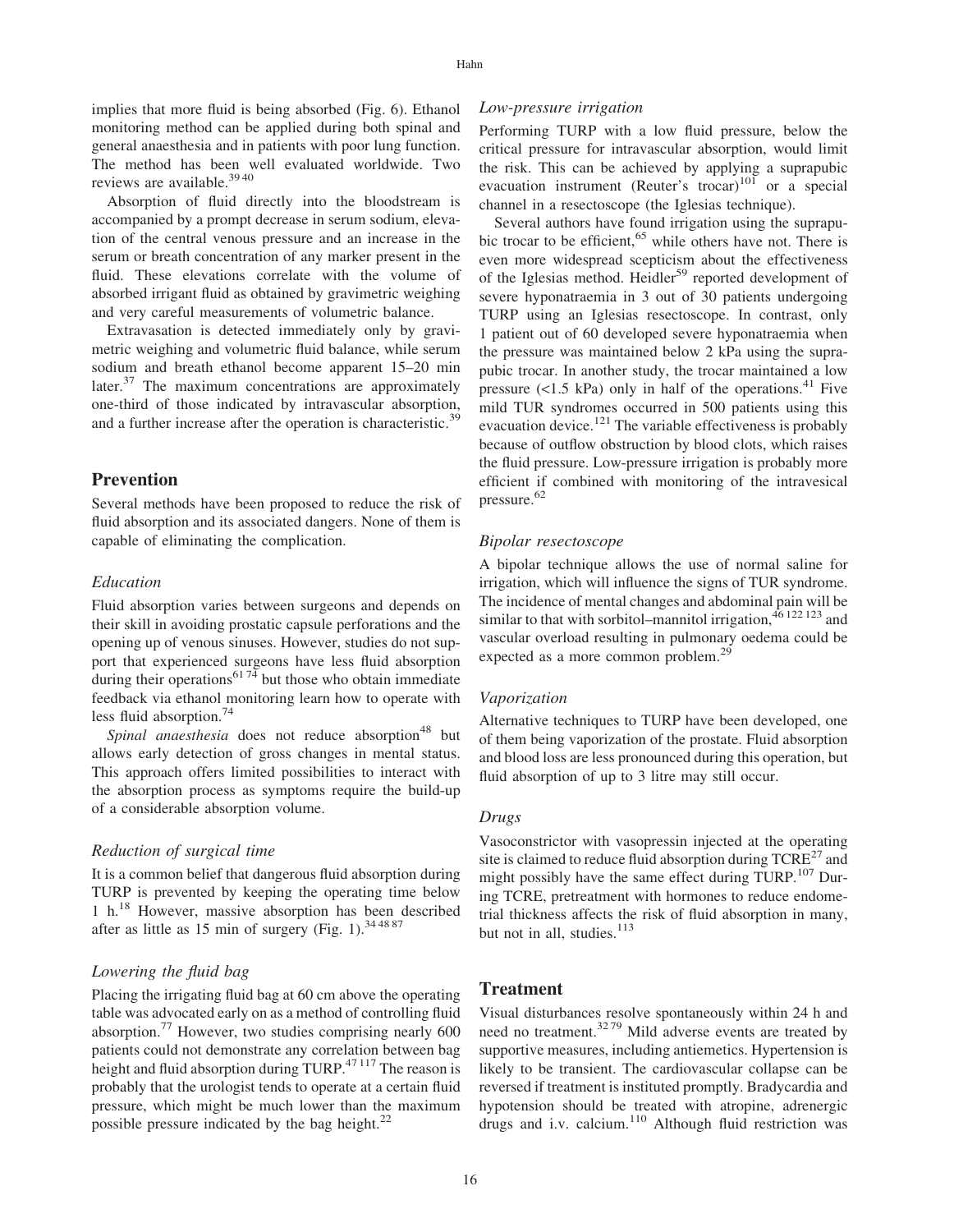recommended previously,<sup>8</sup> plasma volume expansion is indicated as hypovolaemia and low cardiac output develops as soon as irrigation is discontinued.<sup>32</sup>  $35 105 110 119$ 

Specific treatment includes hypertonic saline, which is indicated when several symptoms develop or the serum sodium concentration is  $\langle 120 \text{ mmol litre}^{-1} \rangle$ . Both experimental<sup>1021</sup> and clinical<sup>32560102</sup> studies support the use of this treatment, although serum sodium concentrations down to  $\sim$ 100 mmol litre<sup>-1</sup> may be fatal.<sup>87</sup> Patients who do not receive hypertonic saline, or with a delay of several hours, more frequently suffer residual neurological damage or die.<sup>225</sup>

Warnings about pontine myelinolysis resulting from rapid correction of hyponatraemia originally pertained to chronic hyponatraemia, but recent studies question rapid correction also in acute hyponatraemia. Raising the serum sodium concentration by 1 mmol litre<sup>-1</sup> h<sup>-1</sup> may be taken as a safe rate.<sup>2</sup> Hypertonic saline combats cerebral oedema, but it also expands the plasma volume, reduces cellular swelling and increases urinary excretion without increasing the total solute excretion. In the past, there was a fear of hypertonic saline inducing pulmonary oedema,<sup>887</sup> but this has not been seen in clinical experience.

The primary indication of i.v. furosemide is to combat acute pulmonary oedema and to induce diuresis when this does not occur spontaneously. In other situations, the best practice is probably to withhold this until the patient is haemodynamically stable and hypertonic saline is infused. No studies support its routine use in the treatment of fluid absorption. In fact, furosemide after TURP aggravates the hyponatraemia and hypovolaemia.<sup>17</sup> Early treatment with furosemide is based on the belief that hyponatraemia is solely due to fluid overload which dilutes the extracellular fluid space.<sup>1887</sup> One hour after surgery, however, the hyponatraemia following moderate-sized absorption (up to 1.3 litre) is entirely because of natriuresis, while half of the hyponatraemia is explained by these factors in large-scale absorption.<sup>42</sup>

Extravasation is treated with the similar measures. Great care should be taken to counteract arterial hypotension and oliguria.<sup>37</sup> Morbidity and mortality can also be reduced by surgical drainage of the retroperitoneal fluid, but this is only necessary after massive absorption. $37$  Such drainage also removes extracellular electrolytes that have diffused into the fluid pool,<sup>90</sup> which makes hypertonic saline a valuable remedy when drainage is performed.<sup>10</sup>

# **Conclusions**

Fluid absorption is a complication inherent in many endoscopic procedures that can be limited by technical means but never prevented. The past decade has provided better insight into the incidence of fluid absorption, how various irrigating fluids compare and the gradual increase in the number and type of symptoms occurring when more fluid is being absorbed. Mild TUR syndrome should be better recognized and it should be noted that most symptoms appear 30–45 min after surgery is completed. At that time, the hyponatraemia is explained by natriuresis and not by dilution. However, symptoms related to fluid absorption develop in 3–5% of patients. Neurological symptoms are prominent whem glycine 1.5% is used. Some patients develop a severe TUR syndrome which involves a hypokinetic circulation and damage to the heart. Their treatment should be based more on hypertonic saline than on furosemide.

To control fluid absorption, the surgical training should be guided by immediate feedback about fluid absorption. The surgeon should be notified about ongoing fluid absorption whenever it exceeds 1 litre. This allows steps to be taken to prevent excessive absorption. Treatment can be instituted early and the optimal concentration of postoperative care be chosen. The most viable methods to monitor fluid absorption are ethanol monitoring and gravimetric weighing. Little is yet known about the risks associated with alternative resection techniques, such as the bipolar resectoscope.

## Supplementary data

The complete list of 320 references is available as supplementary data to the online version of this article, at www.bja. oxfordjournals.org.

## References

- 1 Allgén LG, Norlén H, Kolmert T, Berg K. Absorption and elimination of mannitol solution when used as an isotonic irrigating agent in connection with transurethral resection of the prostate. Scand J Urol Nephrol 1987; 21: 177–84
- 2 Ayus JC, Arieff AI. Glycine-induced hypo-osmolar hyponatremia. Arch Intern Med 1997; 157: 223–6
- 3 Ayus JC, Krothapalli RK, Arieff AI. Treatment of symptomatic hyponatremia and its relation to brain damage. N Engl J Med 1987; 317: 1190–5
- 4 Baba T, Shibata Y, Ogata K, et al. Isotonic hyponatremia and cerebrospinal fluid sodium during and after transurethral resection of the prostate. *| Anesth* 1995; 9: 135-41
- 5 Baggish MS, Brill AIO, Rosenweig B, Barbot JE, Indman PD. Fatal acute glycine and sorbitol toxicity during operative hysteroscopy. J Gynecol Surg 1993; 9: 137–43
- 6 Baillo AM, Gassol JM, Redorta JP, Castro MN, Giménez NM. Physiopathology and surgical treatment of extravasated peritoneal fluid after transurethral resection. Eur Urol 1984; 10: 183–6
- 7 Balzarro M, Ficarra V, Bartoloni A, Tallarigo C, Malossini G. The pathophysiology, diagnosis and therapy of the transurethral resection of the prostate syndrome. Urol Int  $2001 \cdot 66 \cdot 121 - 6$
- 8 Beal JL, Freysz M, Berthelon G, D'Athis P, Briet S, Wilkening M. Consequences of fluid absorption during transurethral resection of the prostate using distilled water or glycine 1.5 per cent. Can J Anaesth 1989; 36: 278–82
- 9 Bergström J, Hultman E, Roch-Norlund AE. Lactic acid accumulation in connection with fructose infusion. Acta Med Scand 1968; 184: 359–64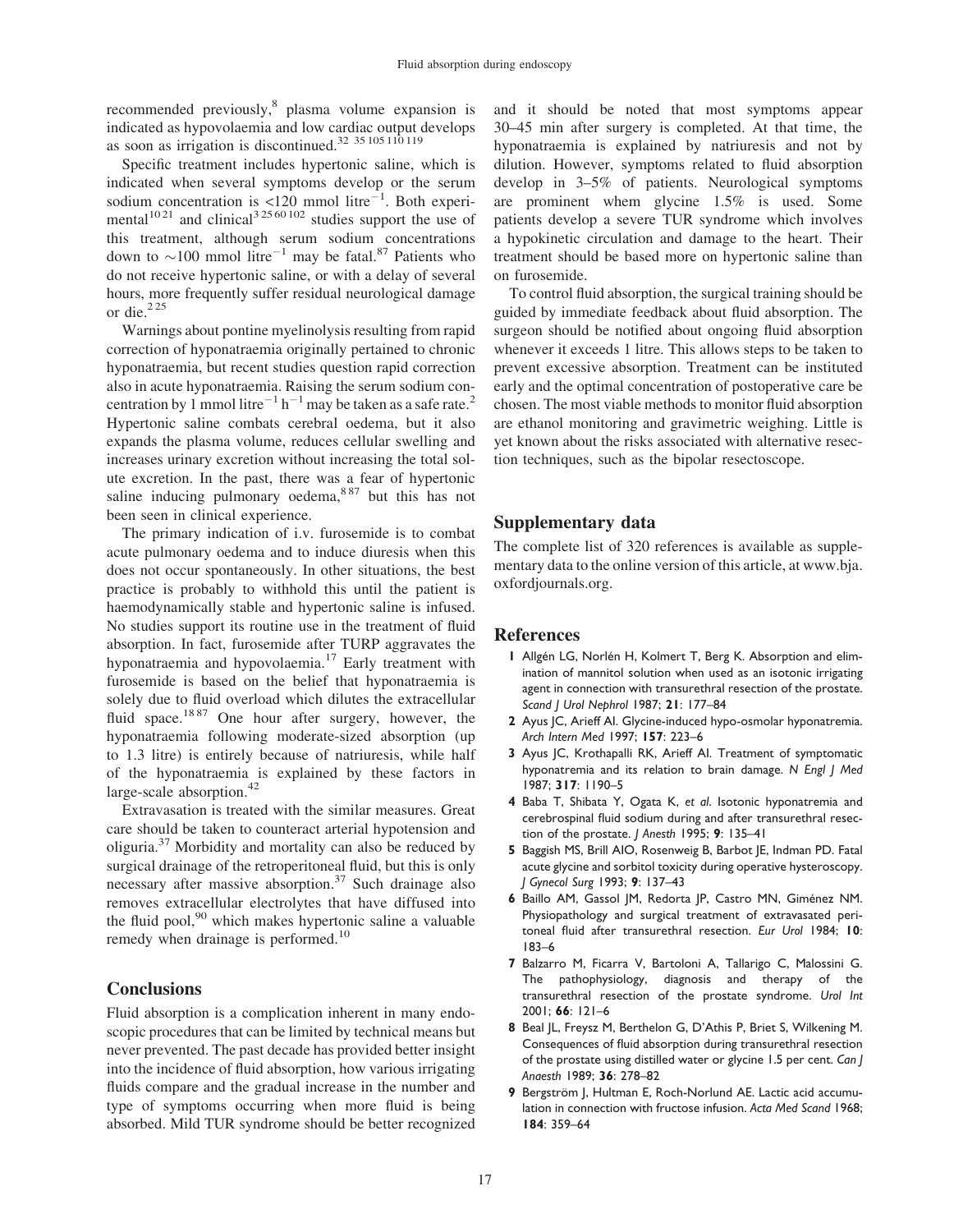- 10 Bernstein GT, Loughlin KR, Gittes RF. The physiologic basis of the TUR syndrome. J Surg Res 1989; 46: 135–41
- 11 Butt AD, Wright IG, Elk RJ. Hypo-osmolar intravascular volume overload during anaesthesia for transurethral prostatectomy. A report of 2 cases. S Afr Med J 1985; 67: 1059–61
- 12 Byard RW, Harrison R, Wells R, Gilbert JD. Glycine toxicity and unexpected intra-operative death. J Forensic Sci 2001; 46: 1244–6
- 13 Chassard D, Berrada, K, Tournadre IP, Boulétreau P, Calcium homeostasis during i.v. infusion of 1.5% glycine in anaesthetized pigs. Br J Anaesth 1996; 77: 271–3
- 14 Chow MYH, Tan SSW. A case of fluid embolism from transcervical endometrial resection. Ann Acad Med Singapore 1997; 26: 497–9
- 15 Chui PT, Short T, Leung AKL, Tan PE, Oh TE. Systemic absorption of glycine irrigation solution during endometrial ablation by transcervical endometrial resection. Med J Aust 1992; 157: 667-9
- 16 Coppinger SWV, Lewis CA, Milroy EJG. A method of measuring fluid balance during transurethral resection of the prostate. Br J Urol 1995; 76: 66–72
- 17 Crowley K, Clarkson K, Hannon V, McShane A, Kelly DG. Diuretics after transurethral prostatectomy: a double-blind controlled trial comparing frusemide and mannitol. Br J Anaesth 1990; 65: 337–41
- 18 Desmond J. Serum osmolality and plasma electrolytes in patients who develop dilutional hyponatremia during transurethral resection. Can J Surg 1970; 13: 116–21
- 19 Dimberg M, Norlén H, Höglund N, Allgén L-G. Absorption of irrigating fluid during percutaneous transrenal lithotripsy. Scand J Urol Nephrol 1993; 27: 463–7
- 20 Dorotta I, Basali A, Ritchey M, O'Hara JF, Sprung J. Transurethral resection syndrome after bladder perforation. Anesth Analg 2003; 97: 1536–8
- 21 Drinker HR, Shields T, Grayhack JT, Laughlin L. Simulated transurethral resection in the dog: early signs and optimal treatment. J Urol 1963; 89: 595–602
- 22 Ekengren J, Zhang W, Hahn RG. Effects of bladder capacity and height of fluid bag on the intravesical pressure during transurethral resection of the prostate. Eur Urol 1995; 27: 26–30
- 23 Evans JWH, Singer M, Coppinger SWV, Macartney N, Walker JM, Milroy EJG. Cardiovascular performance and core temperature during transurethral prostatectomy. | Urol 1994; 152: 2025-9
- 24 Gehring H, Nahm W, Zimmermann K, Fornara P, Ocklitz E, Schmucker P. Irrigating fluid absorption during percutaneous nephrolithotripsy. Acta Anaesthesiol Scand 1999; 43: 316–21
- 25 Ghanem AN, Ward JP. Osmotic and metabolic sequelae of volumetric overload in relation to the TUR syndrome. Br J Urol 1990; 66: 71–8
- 26 Goel CM, Badenoch DF, Fowler CG, Blandy LP, Tiptaft RC. Transurethral resection syndrome. A prospective study. Eur Urol 1992; 21: 15–7
- 27 Goldenberg M, Zolti M, Bider D, Etchin A, Ben-Ami Sela, Seidman DS. The effect of intracervical vasopressin on the systemic absorption of glycine during hysteroscopic endometrial ablation. Obstet Gynecol 1996; 87: 1025–9
- 28 Goldenberg M, Zolti M, Seidman DS, Bider D, Mashiach S, Etchin A. Transient blood oxygenation desaturation, hypercapnia, and coagulopathy after operative hysteroscopy with glycine used as the distending medium. Am J Obstet Gynecol 1994; 170: 25–9
- 29 Grove JJ, Shinaman RC, Drover DR. Noncardiogenic pulmonary edema and venous air embolus as complications of operative hysteroscopy. J Clin Anesth 2004; 16: 48–50
- 30 Grundy PL, Budd DWG, England R. A randomized controlled trial evaluating the risk of sterile water as an irrigating fluid during transurethral electrovaporization of the prostate. Br J Urol 1997; 890: 894–7
- 31 Hahn RG. Ethanol monitoring of irrigating fluid absorption in transurethral prostatic surgery. Anesthesiology 1988; 68: 867–73
- 32 Hahn RG. Hallucination and visual disturbances during transurethral prostatic resection. Intensive Care Med 1988; 14: 668–71
- 33 Hahn RG. Serum amino acid patterns and toxicity symptoms following the absorption of irrigant containing glycine in transurethral prostatic surgery. Acta Anaesthesiol Scand 1988; 32: 493–501
- 34 Hahn RG. Early detection of the TUR syndrome by marking the irrigating fluid with 1% ethanol. Acta Anaesthesiol Scand 1989; 33: 146–51
- 35 Hahn RG. Fluid and electrolyte dynamics during development of the TURP syndrome. Br J Urol 1990; 66: 79–84
- 36 Hahn RG. Dose-dependent half-life of glycine. Urol Res 1993; 21: 289–91
- 37 Hahn RG. Transurethral resection syndrome from extravascular absorption of irrigating fluid. Scand J Urol Nephrol 1993; 27: 387-94
- 38 Hahn RG. Transurethral resection syndrome after transurethral resection of bladder tumours. Can J Anaesth 1995; 42: 69–72
- 39 Hahn RG. Ethanol monitoring of irrigating fluid absorption (review). Eur J Anaesthesiol 1996; 13: 102–15
- 40 Hahn RG. The use of ethanol to monitor fluid absorption in transurethral resection of the prostate (review). Scand J Urol Nephrol 1999; 33: 277–83
- 41 Hahn RG. Intravesical pressure during fluid absorption in transurethral resection of the prostate. Scand J Urol Nephrol 2000; 34: 102–8
- 42 Hahn RG. Natriuresis and ''dilutional'' hyponatremia after infusion of glycine 1.5%. J Clin Anesth 2001; 13: 167–74
- 43 Hahn RG. Smoking increases the risk of large-scale fluid absorption during transurethral prostatic resection. | Urol 2001; 166: 162–5
- 44 Hahn R, Andersson T, Sikk M. Eye symptoms, visual evoked potentials and EEG during intravenous infusion of glycine. Acta Anaesthesiol Scand 1995; 39: 214–9
- 45 Hahn R, Berlin T, Lewenhaupt A. Irrigating fluid absorption and blood loss during transurethral resection of the prostate studied by a regular interval monitoring (RIM) method. Scand J Urol Nephrol 1988; 22: 23–30
- 46 Hahn RG, Drobin D, Ståhle L. Volume kinetics of Ringer's solution in female volunteers. Br J Anaesth 1997; 78: 144-8
- 47 Hahn RG, Ekengren J. Absorption of irrigating fluid and height of the fluid bag during transurethral resection of the prostate. Br J Urol 1993; 72: 80–3
- 48 Hahn RG, Ekengren J. Patterns of irrigating fluid absorption during transurethral resection of the prostate as indicated by ethanol. J Urol 1993; 149: 502–6
- 49 Hahn R, Essén P. ECG and cardiac enzymes after glycine absorption in transurethral prostatic resection. Acta Anaesthesiol Scand 1994; 38: 550–6
- 50 Hahn RG, Nennesmo I, Rajs J, Sundelin B, Wroblevski R, Zhang W. Morphological and X-ray microanalytical changes in mammalian tissue after overhydration with irrigating fluids. Eur Urol 1996; 29: 355–61
- 51 Hahn RG, Nilsson A, Ståhle L. Distribution and elimination of the solute and water components of urological irrigating fluids. Scand J Urol Nephrol 1999; 33: 35–41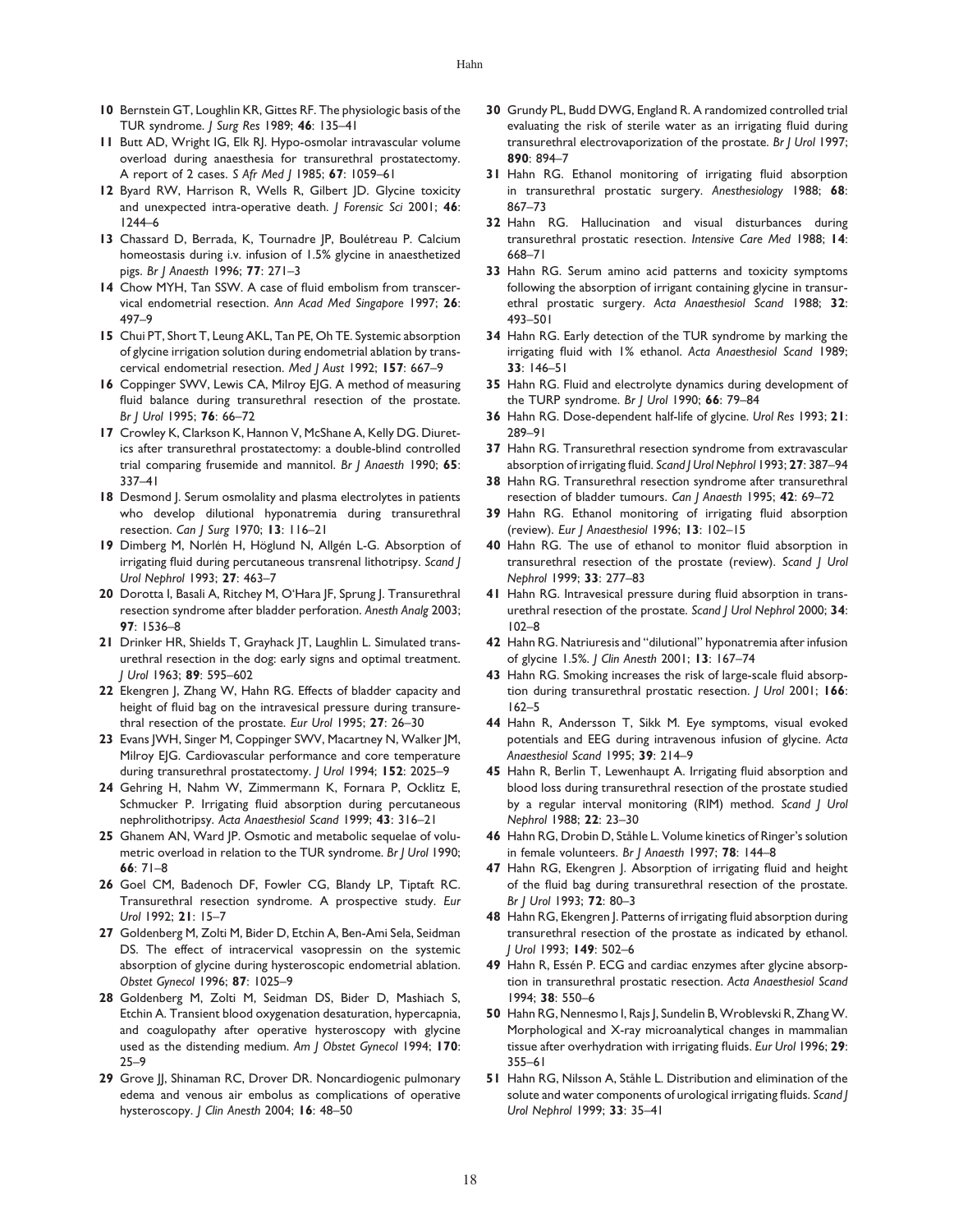- 52 Hahn RG, Olsson J, Sótonyi P, Rajs J. Rupture of the myocardial histoskeleton and its relation to sudden death after overhydration with glycine 1.5% in the mouse. APMIS 2000; 108: 487–95
- 53 Hahn RG, Sandfeldt L. Blood ammonia levels after intravenous infusion of glycine with and without ethanol. Scand J Urol Nephrol 1999; 33: 222–7
- 54 Hahn RG, Sandfeldt L, Nyman CR. Double-blind randomized study of symptoms associated with absorption of glycine 1.5% or mannitol 3% during transurethral resection of the prostate. J Urol 1998; 160: 397–401
- 55 Hahn RG, Shemais H, Essén P. Glycine 1.0% versus glycine 1.5% as irrigating fluid during transurethral resection of the prostate. Br J Urol 1997; 79: 394–400
- 56 Hahn RG, Stalberg HP, Gustafsson SA. Intravenous infusion of irrigating fluids containing glycine or mannitol with and without ethanol. J Urol 1989; 142: 1102–5
- 57 Hahn RG, Zhang W, Rajs J. Pathology of the heart after overhydration with glycine solution in the mouse. APMIS 1996; 104: 915–20
- 58 Hawe JA, Chien PFW, Martin D, Phillips AG, Garry R. The validity of continuous automated fluid monitoring during endometrial surgery: luxury or necessity? Br J Obstet Gynecol 1998; 105: 797–801
- 59 Heidler H. Frequency and causes of fluid absorption: a comparison of three techniques for resection of the prostate under continuous pressure monitoring. Br J Urol 1999; 83: 619–22
- 60 Henderson DJ, Middleton RG. Coma from hyponatraemia following transurethral resection of the prostate. Urology 1980; XV: 267–71
- 61 Hiertberg H, Jorfeldt L, Schelin S, Use of ethanol as a marker substance to increase patient safety during transurethral prostatic resection. Urology 1991; 38: 423–8
- 62 Hjertberg H, Pettersson B. The use of a bladder pressure warning device during transurethral prostatic resection decreases absorption of irrigating fluid. Br | Urol 1992; 69: 56-60
- 63 Hoekstra PT, Kahnoski R, McCamish MA, Bergen W, Heetderks DR. Transurethral prostatic resection syndrome—a new perspective: encephalopathy with associated hyperammonaemia. J Urol 1983; 130: 704–7
- 64 Horgan KJ, Ottaviano YL, Watson AJ. Acute renal failure due to mannitol intoxication. Am | Nephrol 1989; 9: 106-9
- 65 Hubert J, Cormier L, Gerbaud PF, Guillemin F, Pertek JP, Mangin P. Computer-controlled monitoring of bladder pressure in the prevention of 'TUR syndrome': a randomized study of 53 cases. Br J Urol 1996; 78: 228–33
- 66 Hultén J, Bengtsson M, Engberg A, Hjertberg H, Svedberg J. The pressure in the prostatic fossa and fluid absorption. Scand J Urol Nephrol 1984; 82 (Suppl): 33–43
- 67 Hultén JO, Sundström GS. Extravascular absorption of irrigating fluid during TURP. The role of transmural bladder pressure as the driving pressure gradient. Br J Urol 1990; 65: 39–42
- 68 Hultén JO, Tran VT, Pettersson G. The control of haemolysis during transurethral resection of the prostate when water is used for irrigation: monitoring absorption by the ethanol method. BJU Int 2000; 86: 989–92
- 69 Ichai C, Cialis JF, Roussel LJ, et al. Intravascular absorption of glycine irrigating solution during shoulder arthroscopy: a case report and follow-up study. Anesthesiology 1996; 85: 1481–5
- 70 Inman RD, Hussain Z, Elves AWS, Hallworth MJ, Jones PW, Coppinger SWV. A comparison of 1.5% glycine and 2.7% sorbitol–0.5% mannitol irrigants during transurethral prostate resection. J Urol 2001; 166: 2216–20
- 71 Istre O. Transcervical resection of the endometrium and fibroids: the outcome of 412 operations performed over 5 years. Acta Obstet Gynecol Scand 1996; 75: 567–74
- 72 Istre O, Bioennes J, Naess R, Hornbaek K, Forman A. Postoperative cerebral oedema after transcervical endometrial resection and uterine irrigation with 1.5% glycine. Lancet 1994; 344: 1187–9
- 73 Jansen FW, Vredevoogd CB, Ulzen KV, Hermans J, Trimbos JB, Trimbos-Kemper TCM. Complications of hysteroscopy: a prospective, multicenter study. Obstet Gynecol 2000; 96: 266–70
- 74 Konrad C, Gerber HR, Schuepfer G, Schmucki O. Transurethral resection syndrome: effect of the introduction into clinical practice of a new method for monitoring fluid absorption. J Clin Anesth 1998; 10: 360–5
- 75 Logie JRC, Keenan RA, Whiting PH, Steyn JH. Fluid absorption during transurethral prostatectomy. Br | Urol 1980; 52: 526-8
- 76 Maatman TJ, Musselman P, Kwak YS, Resnick MI. Effect of glycine on retroperitoneal and intraperitoneal organs in the rat model. Prostate 1991; 19: 323–8
- 77 Madsen PO, Naber KG. The importance of the pressure in the prostatic fossa and absorption of irrigating fluid during transurethral resection of the prostate. J Urol 1973; 109: 446-52
- 78 Maluf NSR, Boren JS, Brandes GE. Absorption of irrigating solution and associated changes upon transurethral electroresection of the prostate. J Urol 1956; 75: 824–36
- 79 Mantha S, Rao SM, Singh AK, Mohandas S, Prakash Rao BS, Joshi N. Visual evoked potentials and visual acuity after transurethral resection of the prostate. Anaesthesia 1991; 46: 491–3
- 80 Marshall V. Renal failure after prostatectomy due to intravascular haemolysis. Aust N Z | Surg 1962; 32: 123-7
- 81 Memon A, Buchholz N-P, Salahuddin S. Water as an irrigant in transurethral resection of the prostate: a cost-effective alternative. Arch Ital Urol Androl 1999; LXXI: 131-4
- 82 Mizutani AR, Parker J, Katz J, Schmidt J. Visual disturbances, serum glycine levels and transurethral resection of the prostate. *| Urol* 1990; 144: 697–9
- 83 Nilsson A, Hahn RG. Mental status after transurethral resection of the prostate. Eur Urol 1994; 26: 1–5
- 84 Nilsson A, Randmaa I, Hahn RG. Haemodynamic effects of irrigating fluids studied by Doppler ultrasonography in volunteers. Br J Urol 1996; 77: 541–6
- 85 Norlén H, Allgén LG, Wicksell B. Mannitol concentrations in blood plasma in connection with transurethral resection of the prostate using mannitol solution as an irrigating fluid. Scand | Urol Nephrol 1986; 20: 119–26
- 86 Norlén H, Dimberg M, Allgén L-G, Vinnars E. Water and electrolytes in muscle tissue and free amino acids in muscle and plasma in connection with transurethral resection of the prostate. II. Isotonic 2.2% glycine solution as an irirgating fluid. Scand J Urol Nephrol 1990; 24: 95–101
- 87 Norris HT, Aasheim GM, Sherrard DJ, Tremann JA. Symptomatology, pathophysiology and treatment of the transurethral resection of the prostate syndrome. Br | Urol 1973; 45:  $420 - 7$
- 88 Olsson J, Berglund L, Hahn RG. Irrigating fluid absorption from the intact uterus. Br J Obstet Gynaecol 1996; 103: 558-61
- 89 Olsson J, Hahn RG. Ethanol monitoring of irrigating fluid absorption in transcervical resection of the endometrium. Acta Anaesthesiol Scand 1995; 39: 252–8
- 90 Olsson J, Hahn RG. Simulated intraperitoneal absorption of irrigating fluid. Acta Obstet Gynecol Scand 1995; 74: 707–13
- 91 Olsson J, Hahn RG. Survival after high-dose intravenous infusion of irrigating fluids in the mouse. Urology 1996; 47: 689–92